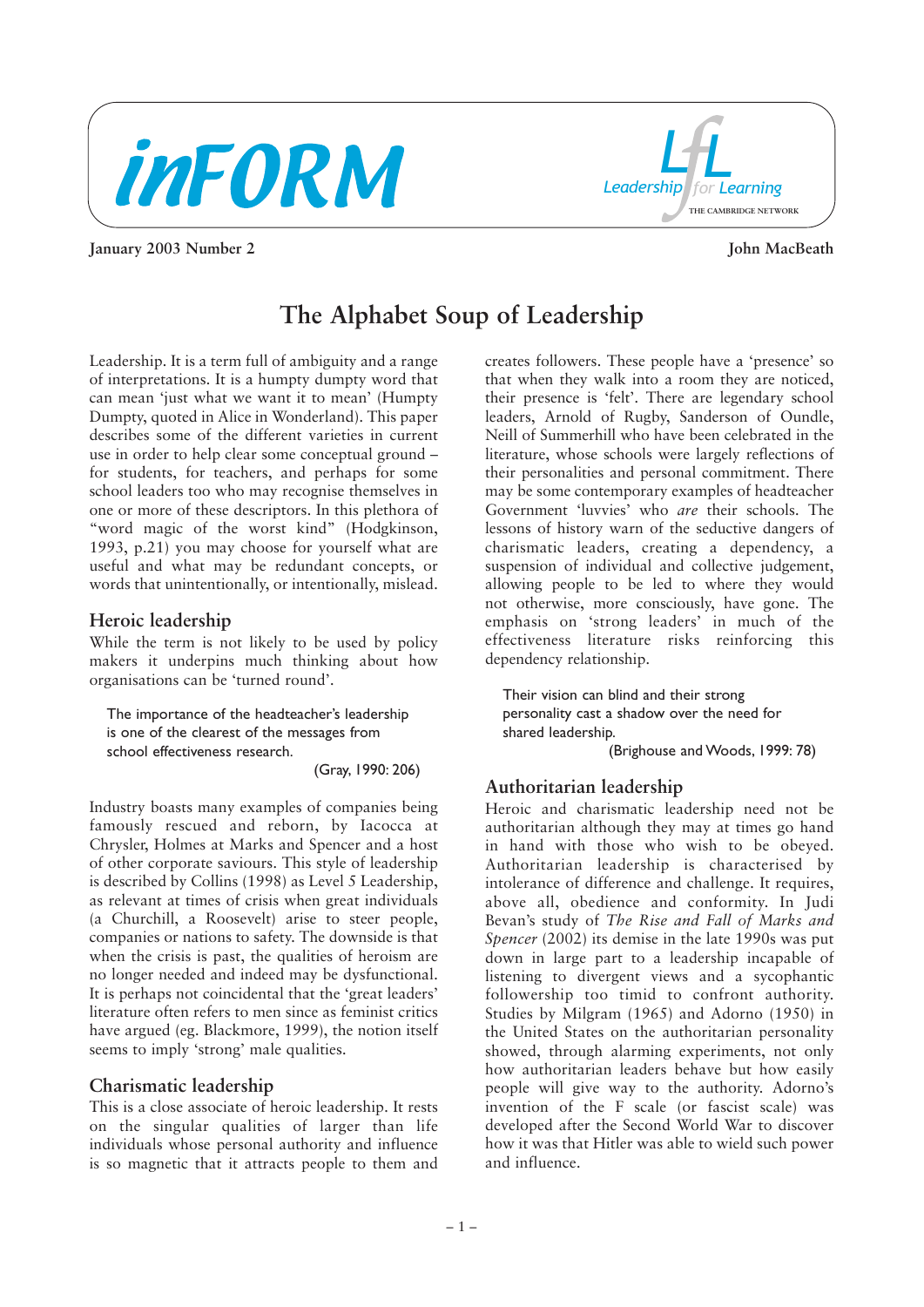At its heart the traditional view of leadership is based on assumptions of people's powerlessness, their lack of personal vision and inability to master the forces of change, deficits which can only be remedied by a few great leaders.

(Senge, 1990: 340)

#### **Moral leadership**

Moral leadership may also be associated with the individual qualities of charismatic and heroic individuals, conducting a moral crusade, imbuing organisations with a mission. A less evangelical version is to see moral leadership as resting on a commitment to values within an organisation, such as trust, reciprocity, or honesty. It implies a tenacity in holding on to what is right in the face of political expediency and ambition-led compromise; this may be increasingly difficult in a climate in which education is politicised and there is strong pressure on headteachers to be 'on message'. Tom Sergiovanni is most closely associated with the moral leadership concept, arguing that it is not simply about authority based on individual moral commitment but "the authority of felt obligations and duties derived from widely shared professional and community values, ideas and ideals." (1992, p.40). This has special significance in a school context since education is intrinsically about the moral education of children and young people.

The key to successful leadership is getting the values right and having the right values in order to manage the tensions and dilemmas with which leaders must live.

(Day *et al*., 2000: preface)

# **Visionary leadership**

Like morality, vision may be viewed as an individual commitment or as something belonging to a group, a team or an organisation. Businesses and schools do at times need a visionary individual to show the way, to inspire people especially in the wake of a despotic, or complacent leader, or when a school feels it has lost its way. Schools may need the inspiration and confidence building of a new leader, but for visions to be real and to prosper they need to be shared, owned and not simply passed down. As Sergiovanni has argued, leaders have to bear in mind that everyone has a vision, however implicit. Building teams and organisations means articulating and building from the visions which people hold for themselves, for their pupils, for their schools. Burt Nanus, one of the gurus of leadership offers a four step approach to 'auditing' and developing a collective vision in his book *Visionary Leadershi*p (1992).

#### **Principle-centred leadership**

This term stems from the work of Stephen Covey (1990), one of the most influential, as well as commercially successful, of authors on leadership. Covey's work is characterised throughout by a strong moral, sometimes quasi-religious ethic, reverting always in matters of judgement to 'natural' principles of justice, honesty and human values. The principles on which leadership rests are *trustworthiness* at the individual level, *trust* at the interpersonal level and *alignment* at the organisational level. Alignment is where an organisation, such as a school for example, exhibits a congruence, a lack of dissonance, among those personal values, communal values and behaviours through which they exemplify themselves. The challenge to this view of the successfully aligned organisation arises in the interface with the immediate society and political imperatives which may not espouse 'natural' principles of justice and equality, for example. In a competitive school context, principles such as 'equality' may be traded off against a counter set of more pragmatic principles and 'smarter' targets.

# **Professional leadership**

It is difficult to conceive of school leadership which is not professional, but it has been invested with a distinctive meaning by Sergiovanni and others. Sergiovanni argues that authority may be derived from different sources but one of the most compelling of these is the authority which comes from transparent professional knowledge and expertise.

He or she must espouse professional values and possess appropriate professional knowledge and judgement.

(Fidler, 2000: 30)

What constitutes professional knowledge is, of course, a matter for debate. What leaders ought to know is currently being reframed, by management and leadership 'training' which rests on a body of organisational, administrative and managerial theory. Professional leadership in a school context is more difficult to define than in some other institutional contexts because school leaders are responsible not only for adults but for children, as well as for relationships with parents and community. They are required to meet a variety (and often a conflicting variety) of expectations about their behaviour, their relationships, their modelling for others, extending beyond their work context to their private life and personal affiliations. The lack of definition, consensus and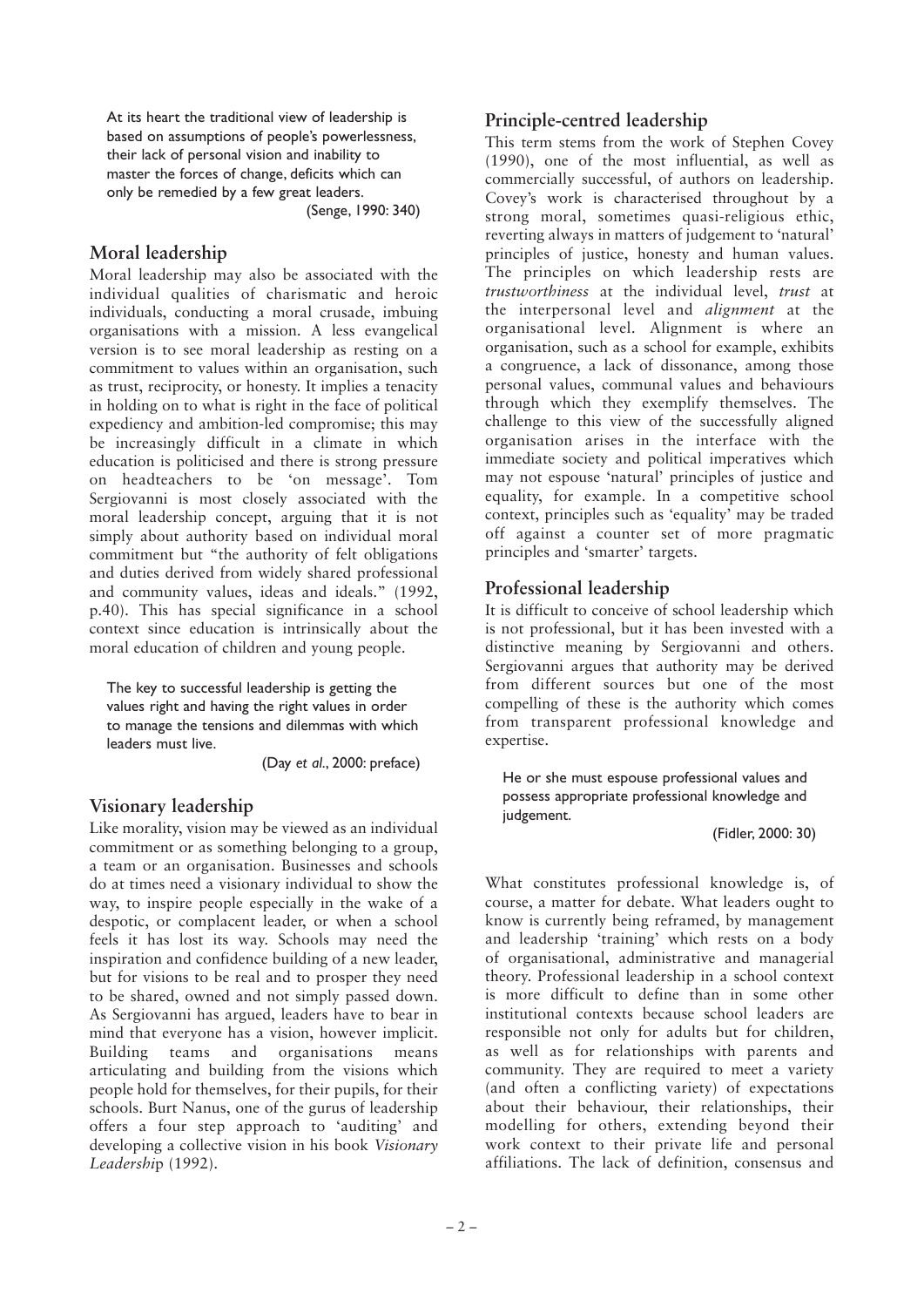boundaries around what constitutes "professional" leadership can be a source of acute dilemma for school leaders (Dempster and Mahony, 1998; Moos, 1999).

#### **Strategic leadership**

This involves taking a systemic view of planning, a firm hold on the present and a view of the future. It is at the root of thinking about school development planning, now often referred to as improvement planning. It may be seen as stemming from the vision of the individual leaders or may be seen much more as a collaborative process. One of the sternest critics of the process is Henry Mintzberg whose book *The Rise and Fall of Strategic Planning* in 1994 became something of a cult classic. His argument is that planning can too easily become formalised, rigid, mechanistic, and unable to deal with spontaneity, and rapid change. Mintzberg attributes the downfall of many businesses to a too doctrinaire adherence to strategic planning. While it is difficult to conceive of leadership that is not strategic, the secret is for it to be seen as a servant rather than a master. In their revisiting of strategic leadership Davies and Ellison (1999) argue for a prelude to planning which they describe as 'futures thinking'. Following from that strategic analysis allows the school to gain an understanding of where it sits strategically in the scheme of things, in the present, and what this implies for thinking about, and planning for, the future.

# **Transactional leadership**

Transactions among people imply measured give and take. Services are rendered and rewarded when they meet approval. The concept is attributed to McGregor Burns (1978). He sees the transactional leader as setting the goals for the organisation and letting people know what needs to be done to achieve those goals. Faith is placed in systems, structures and data which will assist in reaching those goals. This is akin to exchange theory, a quasi market model of everything being weighed in terms of individual profit and loss in an 'economy' where there is stability of value and currency. People know where they are, what they owe and what they are due. Leaders and followers are in fixed and recognisable complementary roles. It is a steady state founded on stability and efficiency in meeting short term goals. Transactional leadership does not appear to have any positive advocates but rather seems to be proposed as a foil to transformational leadership. Nonetheless, Leithwood (1992) warns against dichotomising the two concepts and argues that transactional leadership may be a stage on the way to transformational leadership.

#### **Transformational leadership**

While transactional leadership implies a steady state 'transformational leadership' (Leithwood and Jantzi, 1990) is a more dynamic concept. The three key components of the concept are 1) the stimulation and development of a collaborative culture, 2) contribution to the continuous professional development of teachers, and 3) expansion of the problem-solving capacity of the school. Transformational leadership provides the vision and inspiration that is intended to energise all members of the school community. It is about 'transforming' organisations and creating new cultures in which collaboration is valued, systematic enquiry is assumed to be the proper basis of professional judgement and in which there are high levels of reflection and discussion of professional practice. It sets expectations high and assumes a strong sense of shared responsibility for attaining educational goals. Dimmock and Walker set this in a multi-cultural context:

Changing the school culture to reflect the values of multiculturalism is a key responsibility of leadership. Culture is partly built and influenced through leaders – modeling and demonstrating their own values in interacting with others, making appropriate public pronouncements, establishing supportive reward and discipline systems, and treating and valuing students from all races and ethnicities.

(Dimmock and Walker, forthcoming)

# **Situational leadership**

Much of leadership research has been premised on a belief in a template of leadership competences, what Hampden-Turner and Trompenaars (1993) describe as 'the universal product'. Increasingly, though, international studies have illustrated the importance of context. A study in 1998 (MacBeath) found not only salient differences among countries but within countries. As a headteacher moved from one school to another he or she found themselves adopting a different style, in a sense becoming a different person. Leadership requires different approaches, different skills and rests on different values in different cultures, whether at country, community or individual school level. Situations change and leadership demands change with them. Recognising the style of leadership that is appropriate to a given time and place is at the heart of what Hersey and Blanchard (1988) describe as now occupying the 'mainstream of leadership thought'.

# **Dispersed leadership**

This term, which has appeared in the literature of the National College of School Leadership marks a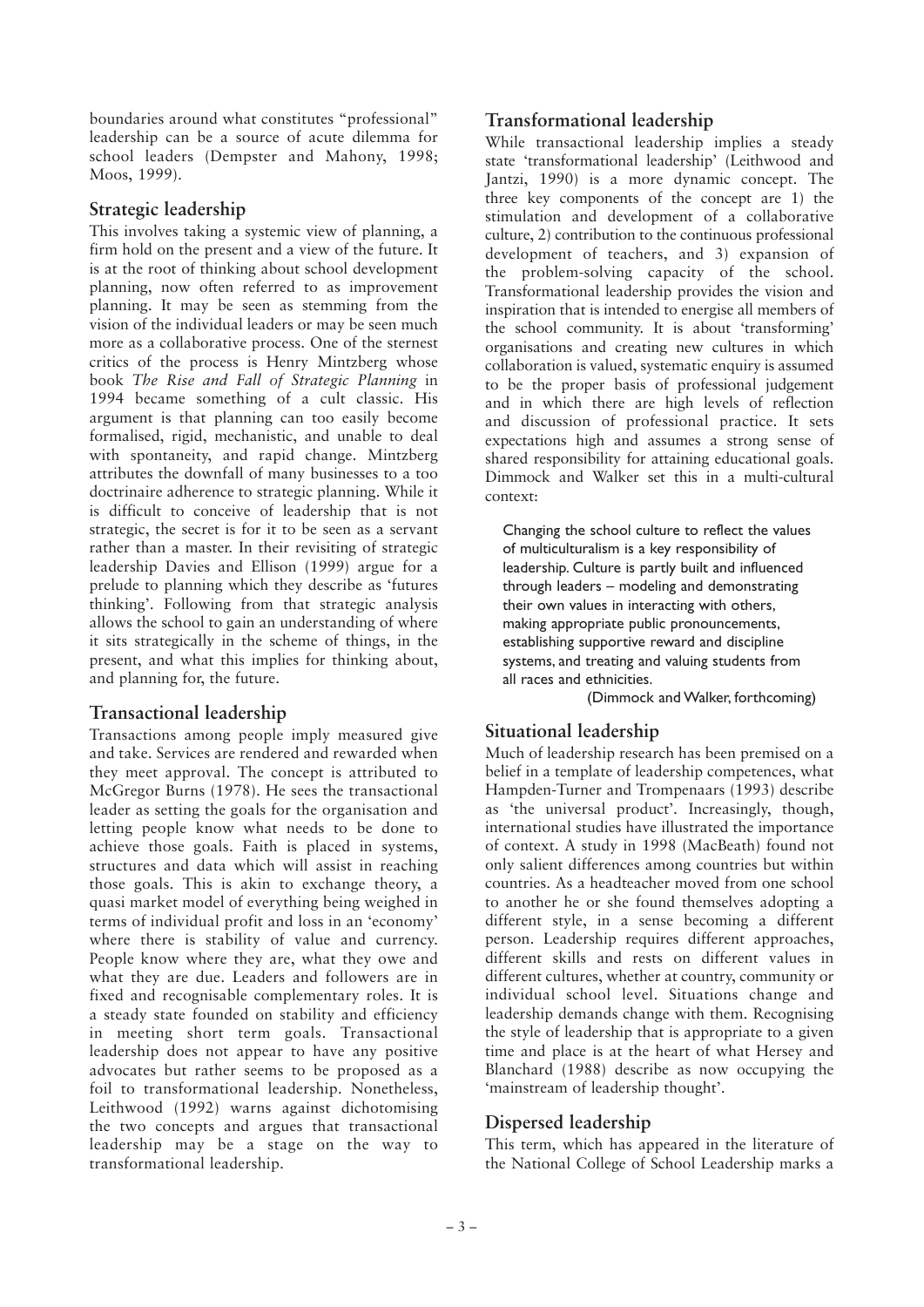distinct shift in paradigm from heroic or charismatic leadership. 'Dispersion' suggests leadership as something that takes place at different points within an organisation. In a school it rests not only within a senior management team, not only within departments or stage co-ordinators but with classroom teachers. In Sergiovanni's (2001) terminology 'density' of leadership is seen as a measure of how far leadership extends within a school; Mitchell and Sackney (2000) refer to a similar concept describing 'leader-rich' cultures while David Green (2001) speaks of 'leaderful communities'. A leaderful community is one in which people believe they have a contribution to make, can exercise their initiative and can, when relevant to the task in hand, have followers.

#### **Distributed and distributive leadership**

There is not much conceptual daylight between notions of 'dispersed' and 'distributed' leadership but there has been some debate around the implicit assumptions that may lie behind these notions. Distributed leadership, it is argued, may imply that this is something in the gift of a headteacher, allocating leadership roles magnanimously while holding on to power. Hence the term 'distributive' which implies a holding, or taking initiative as a right rather than it being bestowed as a gift. In other words, it is a value or ethic, residing in the organisational culture.

#### **Shared leadership**

What is different about 'sharing' as against dispersion and distribution? At one level it may be argued that it is perhaps only distinctive in the connotations of the language. Sharing is a softer and fuzzier notion with implications of openness and trust. If dispersed leadership implies something about structure, sharing says more about culture. Leadership may pass from one person, or group, to another by mutual consent. So a leader in one context may be a follower in another. Being able, and big enough, to follow the lead of others may prove to be one of the hallmarks of a truly effective leader.

Those who admit they don't know Become wise. Those who conceal their ignorance Never learn. Those who admit mistakes Develop strength of character. Those who pretend to be strong Become weak. (Tao Te Ching in Fu-Feng

and English, 1972)

A more radical notion of shared leadership, however, does not locate leadership in individuals

and by reference to their qualities or competencies, but sees leadership as lying between people, within groups, in collective action, which defies attempts to single out 'a' leader.

#### **Invitational leadership**

Shared leadership rests on an invitation – the invitation is to join in a common enterprise. It means sharing power and authority, inviting others in to develop the vision. Stoll and Fink (1996) describe its four key features 1) optimism – the belief in people's untapped potential for growth and development, 2) respect – the recognition that everyone is a unique individual, 3) trust – the need to trust others and, as leaders, to behave with integrity, 4) intention – to be actively supportive and encouraging to others to act with you.

Invitational leaders dare to give of themselves to release the energy and creativity of others. (Stoll, *et al.*, 2002: 115)

# **Collaborative leadership**

A rose by any other name? While there may be less than a shade of difference in meaning, the context of collaborative leadership may be distinctive. It often refers to an inter-agency context, for example, schools and community agencies working together, parents and teacher groups collaborating on a project, joint initiatives between universities and local authorities, or international networking to find common meaning and engage in joint ventures. This is a form of social capital creation. The concept of 'social capital' (Bourdieu, 1977; Coleman 1990; Putnam, 2000) appears in a variety of guises but may be conceptualised as a reservoir of goodwill, shared norms, trust and expertise that lies beyond any single organisation, resting in the interstices of informal community groups and families as well as within formal organisations. A criticism of school effectiveness studies is that they have concentrated too exclusively on the 'black box' model of the school, without sufficient attention to the knowledge creation that lies outside the school and to the 'added value' that is less a product of school and classroom but of community and culture which lie beyond the school gates.

The teacher who sees her/himself as the hero innovator, planning to implement a favoured practice through "getting colleagues on board" may well see collaboration as a euphemism for strategic manipulation. In contrast, the collaborative approach could be seen as essential to the building of trust and therefore the social capital that an organisation needs not only to nourish its members but also to produce results. (Frost and Durrant, 2002: 153)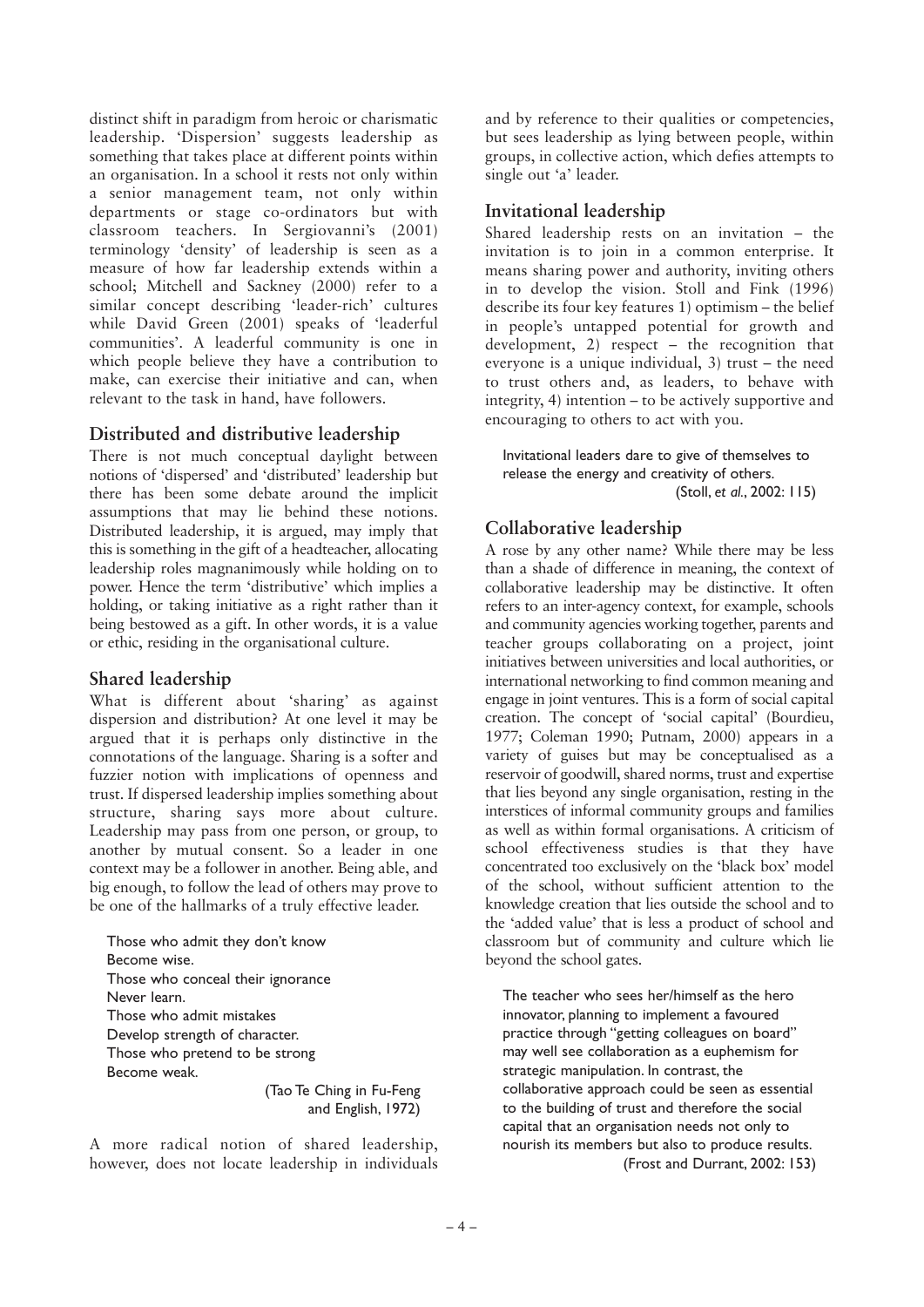#### **Instructional leadership**

This is a term with a distinctively American resonance and seems to be synonymous with *curriculum leadership*. Its origins lie in a national context where concern with learning and teaching as a quality of school principalship was being rediscovered. This is seen in Krug's 1992 definition of the five key components of instructional leadership – *defining mission, managing curriculum and instruction, supervising teaching, monitoring student progress* and *promoting instructional climate*. It was a radical notion in a climate of managerialism in which principals had been cast as administrators and managers, with matters of dayto-day learning being left to teachers. The concept implies overseeing, monitoring and evaluation of teaching by senior managers and contains the seeds of appraisal and performance management. In some studies (for example, Glasman 1982) instructional leadership was equated with the use of student performance data to encourage more effective instruction from teachers. In other contexts, it has been interpreted as headteachers having teaching roles and gaining some of their credibility by being seen by staff as effective teachers.

#### **Teacher leadership**

Enhancing teachers' agency may be seen as the primary task of a good school, local authority or national leadership so that 'transformational leadership' is not seen to be driven by headteachers but by teachers working individually and in concert to improve their schools (Frost, 2000). Frost *et al.,* (2000) draw our attention to CPD and training as implicitly about things being provided for, or done to, teachers rather than teachers as the prime movers. Real change, they argue, occurs when teachers are fully engaged as active agents in the process of research and development and when it observes the three cardinal principles of responsibility, mutual accountability and collaboration.

A word about professional autonomy. Our version is one steeped in professional learning communities in which lateral accountability (as teachers focus collectively on student learning and what it will take to get there) among teachers is enormously powerful. No loss in accountability there! (Fullan *et al*., 2001: 23)

# **Student leadership**

In leaderful communities, in learning organisations, in schools which believe in dispersed leadership, the role and place of students (or pupils) is highly relevant. Much less has been written about student leadership than other more hierarchical forms, but the importance given to active teamwork, life skills and lifelong learning does carry implicit messages about leadership. Although in modern clothing, the notion of student leadership is rooted deep in the ethos of public schools which prepared young people for leadership roles in industry, finance, the clergy, the military, and education. Student leadership roles in school councils, drama and music productions, school newspapers, website design and production, extra-curricular activities, community initiatives, study support, team sports are all opportunities which lie outside mainstream school business. However, many schools are now seeing opportunities within classroom management, teaching and learning strategies, assessment and self-evaluation for students to play a more leading role (SooHoo, 1993; Rudduck *et al*., 1996; MacBeath *et al.,* 2001).

Somehow educators have forgotten the important connection between teachers and students.We listen to outside experts to inform us and, consequently overlook the treasure in our very own backyard, the students. (SooHoo, 1993: 389)

# **Learning-centred leadership**

Leadership with a concern, or even a passion, for learning, is a more vital concept than instructional leadership which seems to imply a transmission of knowledge rather than the construction or creation of knowledge. Leadership for learning is interested in the process of learning, with and without instruction, and identifies the learners not simply in terms of the pupils but as organisation-wide. The now widely used term of headteachers as 'lead learners' implies a learning organisation which is modelled from the top. Monitoring of teachers by senior staff and performance management are less relevant in a climate where learning is centre stage, where there is a communal desire to research and find out how learning works in different contexts, and in Judith Little's words, to pursue the connections between teaching and learning with "aggressive curiosity and healthy scepticism" (Little, 1990). This may require of leaders an ability to confront performativity agendas with conviction and confidence and to play an educationally subversive role with parents, and perhaps even a wider public.

The head who is able to talk with confidence to parents about the limitations of the market, managerial, performative, prescriptive reforms in education and is able to convincingly illustrate how the school is trying to take a more clearly educational stance should be able to gather considerable support even in aspirant, middleclass communities.

(Thrupp, 2002:21)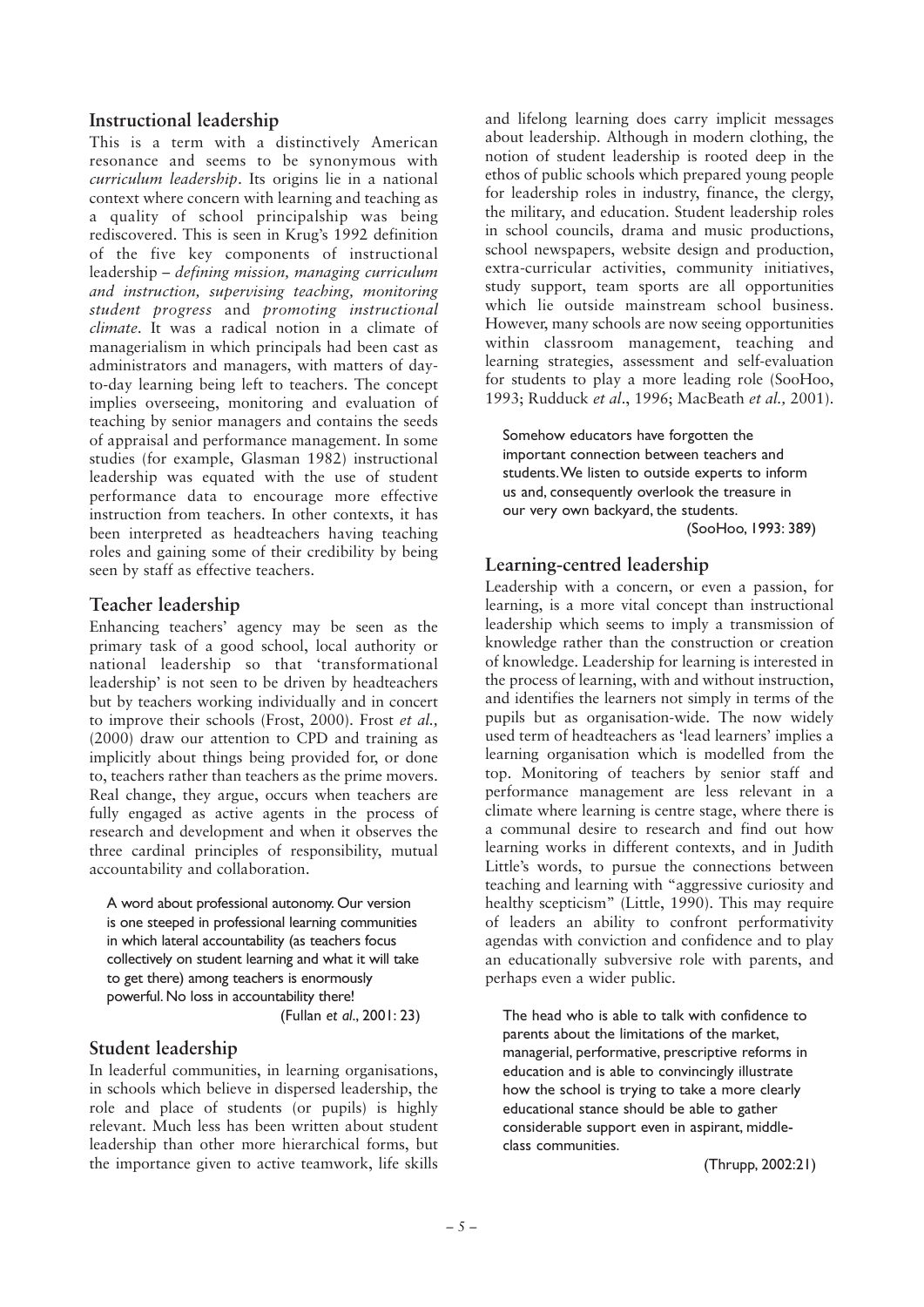#### **Management and leadership**

There has been a trend in the last few years to move away from notions of 'management' to rebrand movements, projects and organisations under the leadership banner. Management training becomes leadership development and senior management teams are being reincarnated as leadership teams. This is to create a distance between leadership and 'management', the latter seen as a more limited concept and too closely associated with managerialism, a somewhat discredited approach based on rational, 'scientific' principles. Critics, such as Gerald Grace, for example, argue that much of this is smoke and mirrors, not so much a substantive change as a change of rhetoric. Others have made theoretical distinctions between the concepts, between focus on systems (management) and focus on people (leadership), between administration and innovation, short term planning and long term vision, accepting or challenging the status quo. Bennis and Nanus' (1985) distinctions between

doing things right (management) and doing the right thing (leadership) has assumed an almost folkloric status. These categorical separations are, however, contentious. Some take the view that management is necessarily subsumed as an aspect of leadership while others argue that in practice, as well as in theory, there are people who lead and others who manage, and that many successful teams are combined of people who bring complementary roles and skills to their collaborative work.

Ultimately, discussion of what is management and what is leadership is of less importance than what both are for. What is being led and managed? What lies at the heart of leadership? As a Leadership for Learning Network our position speaks for itself. Leadership in a school context, we contend, must first and foremost be concerned with the how, why and what of learning. The who refers, naturally, to children but is conditional on a milieu in which those who teach, those who lead, and those who manage are themselves exemplary learners.

#### **References**

Adorno, T.W. (1950) *The Authoritarian Personality*. New York: Harper.

Bevan, J. (2002) *The Rise and Fall of Marks and Spencer*. London: Profile Books.

Bennis, W. and Nanus, B. (1985) *Leaders: The Strategies For Taking Charge*. New York: Harper and Row.

Blackmore, J. (1999) *Troubling women: feminism, leadership and educational change,* Buckingham: Open University Press

Bourdieu, P. (1977) *Outline of a Theory of Practice*, Cambridge: Cambridge University Press

Brighouse, T. and Woods, D. (1999) *How to Improve Your School*. London: Routledge.

Coleman, J. (1990) *Foundations of Social Theory*. Cambridge, MA: Harvard University Press.

Collins, J. (1998) Level Five Leadership: The Triumph of Humility and Fierce Resolve. *Harvard Business Review*, January pp 66-79.

Covey, S.R. (1990) *Principle-Centred Leadership*. New York: Summit Books.

Davies, B. and Ellison, L. (1999) *Strategic Direction and Development of the School*. London: Routledge.

Day, C., Harris, A., Hadfield, M., Tolley, H. and Beresford, J. (2000) *Leading Schools in Times of Change*. Buckingham: Open University Press.

Dempster, N. and Mahoney, P. (1998) 'Ethical Challenges in School Leadership' in J. MacBeath (ed.) *Effective School Leadership: responding to change*, London: Paul Chapman.

Dimmock, C. and Walker, A. (2002) 'School Leadership with Teaching, Learning and Parenting in Diverse Cultural Contexts: Western and Asian Perspectives'. in K. Leithwood, P. Hallinger, G. C. Furman, P. Gronn, J. MacBeath, B. Mulford and K. Riley (Eds.) (in press) *The Second International Handbook of Educational Leadership and Administration*. Dordrecht, NL: Kluwer.

Fidler, B. (2000) School Leadership: Some Key Ideas. *School Leadership and Management*, 17 (1) pp 23-27.

Frost D. (2000) Teacher-led School Improvement: Agency and Strategy. *Management in Education*, 14 (4) pp 21-24 and (5) pp 17-20.

Frost, D. and Durrant, J. (2002) Teachers as Leaders: Exploring the Impact of Teacher-led Development. *School Leadership and Management*, 22 (2) pp 143-161

Frost, D., Durrant, J., Head, M. and Holden, G. (2000)<br>Teacher-led School Improvement. London: *Improvement*. London: RoutledgeFalmer.

Fullan, M., Rolheiser, C., Mascall, B. and Edge, K. (2001) *Accomplishing Large Scale Reform: A Tri-Level Proposition*. Toronto: Ontario Institute for Studies in Education, University of Toronto.

Gia Fu-Feng and English, J. (1972) *Loa Tsu: Tao Te Ching*, New York: Random House.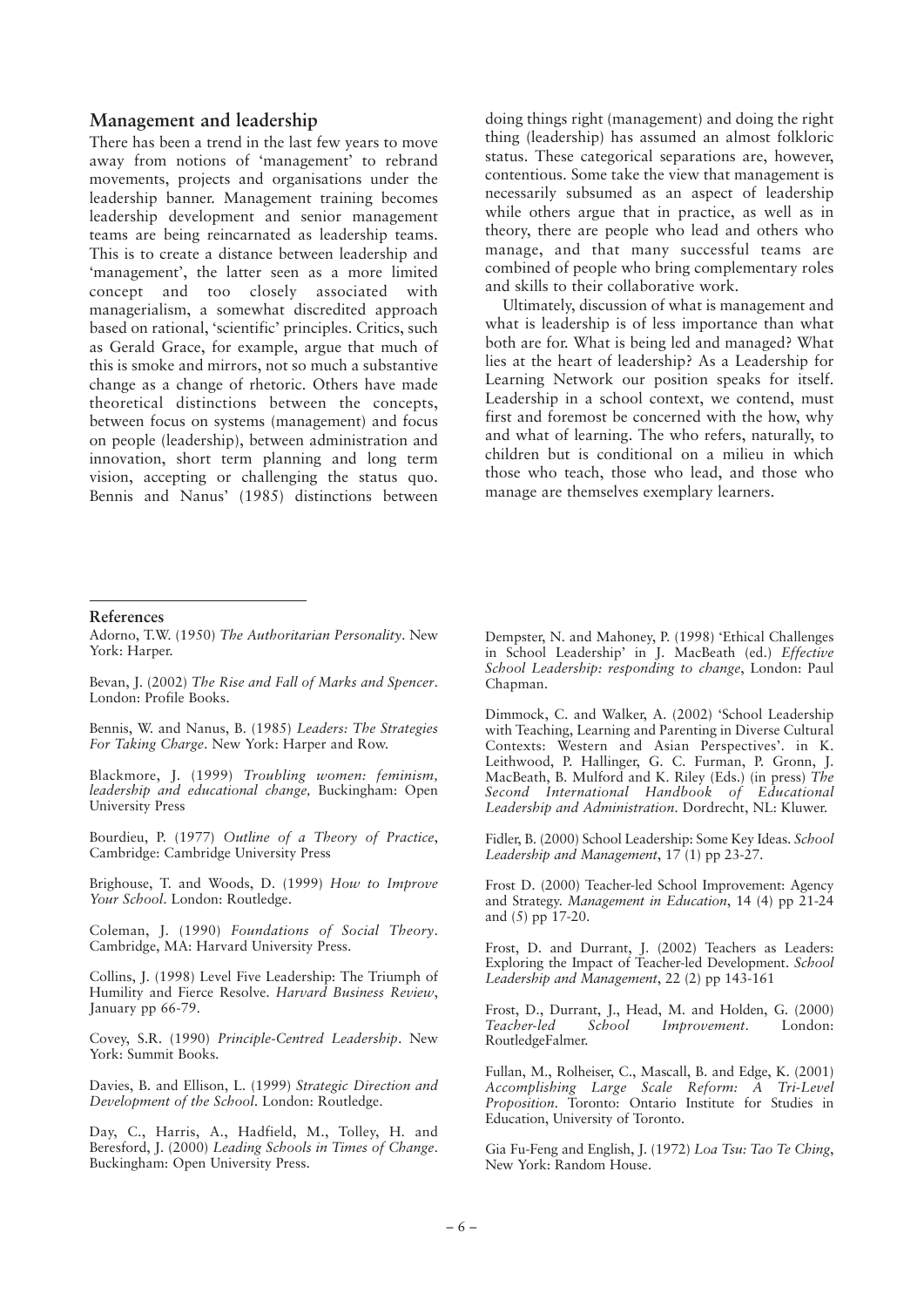Glasman, N. (1982) Increased Centrality of Evaluation and the School Principal, *Administrator Notebook*. 30 (7) pp 1-4

Grace, G. (1995) *School Leadership: Beyond Educational Management*. London: Falmer.

Gray, J. (1990) The Quality of Schooling: Frameworks for Judgements. *British Journal of Educational Studies*, 38 (3) pp 204-223.

Green, D. (2001) Unpublished address to the Leadership for Learning conference, Cambridge, May.

Hampden-Turner, C. and Trompenaars, L. (1993) *The Seven Cultures of Capitalism*. New York: Doubleday.

Hersey, P. and Blanchard, K. (1988) (5th Edition) *Management of Organisational Behaviour: Utilising Human Resources*. London: Prentice Hall.

Hodgkinson, C. (1993) *The Philosophy of Leadership*. Oxford: Blackwell.

Krug, S. (1992) Instructional leadership: A Constructivist Perspective. *Educational Administration Quarterly*, 28 (3) pp 430-443.

Leithwood, K. (1992) The Move Towards Transformational Leadership. *Educational Leadership*, 49 (5), pp 8-12.

Leithwood, K. and Jantzi, D. (1990) Transformational Leadership: How Principals Can Help Reform School Cultures. *School Effectiveness and School Improvement,* 1 (4) pp 249-280.

Little, J.W. (1990) 'Teachers as Colleagues', in A. Lieberman, (Ed.) *Schools as Collaborative Cultures: Creating the Future Now*. Basingstoke: Falmer Press.

MacBeath, J. (1998) (Ed.) *Effective School Leadership: Responding to Change*. London: Paul Chapman.

MacBeath, J., Schratz, M., Meuret, D. and Jakobsen, L. (2001) *Self-Evaluation in European Schools: A Story of Change*. London: RoutledgeFalmer.

McGregor Burns, J. (1978) *Leadership*. New York: Harper and Row.

Milgram, S. (1965) Some Conditions of Obedience and Disobedience to Authority. *Human Relations*, 18, pp 57-76.

Mintzberg, H. (1994) *The Rise and Fall of Strategic Planning*. London: Prentice Hall.

Mitchell, C. and Sackney, L. (2000) *Profound Improvement: Building Capacity for a Learning Community.* Lisse, NL: Swets and Zeitlinger.

Moos, L. (1999): New Dilemmas in School leadership, *Leading & Managing*, 5 (1) pp 41-59

Nanus, B. (1992) *Visionary Leadership*, San Francisco: Jossey-Bass

Nathan, M. (1991) *Senior Management in Schools: A Survival Guide*. Oxford: Blackwell

Putnam, R. D. (2000) *Bowling Alone: The Collapse and Revival of American Community.* New York: Simon and Schuster.

Rudduck, J., Chaplain, R. and Wallace, G. (1996) *School Improvement: What Can Pupils Tell Us?* London: David Fulton.

Senge, P. (1990) *The Fifth Discipline: The Art and Practice of the Learning Organisation*. New York: Doubleday.

Sergiovanni, T. (1992) *Moral Leadership*. San Francisco: Jossey-Bass.

Sergiovanni, T. (2001) *Leadership: What's in it for schools?* London: RoutledgeFalmer.

SooHoo, S. (1993) Students as Partners in Research and Restructuring Schools. *The Educational Forum*, 57, pp 386-393.

Stoll, L. and Fink, D. (1996) *Changing Our Schools: Linking School Effectiveness and School Improvement*. Buckingham: Open University Press.

Stoll, L., Fink. D. and Earl, L. (2002) *It's about learning: and it's about time,* London Routledge Falmer

Thrupp, M. (2002) *The school leadership literature in managerialist times: exploring the problem of textual apologism,* paper presented at ESRC seminar series: Challenging the orthodoxy of school leadership, University of Warwick, 28th November.